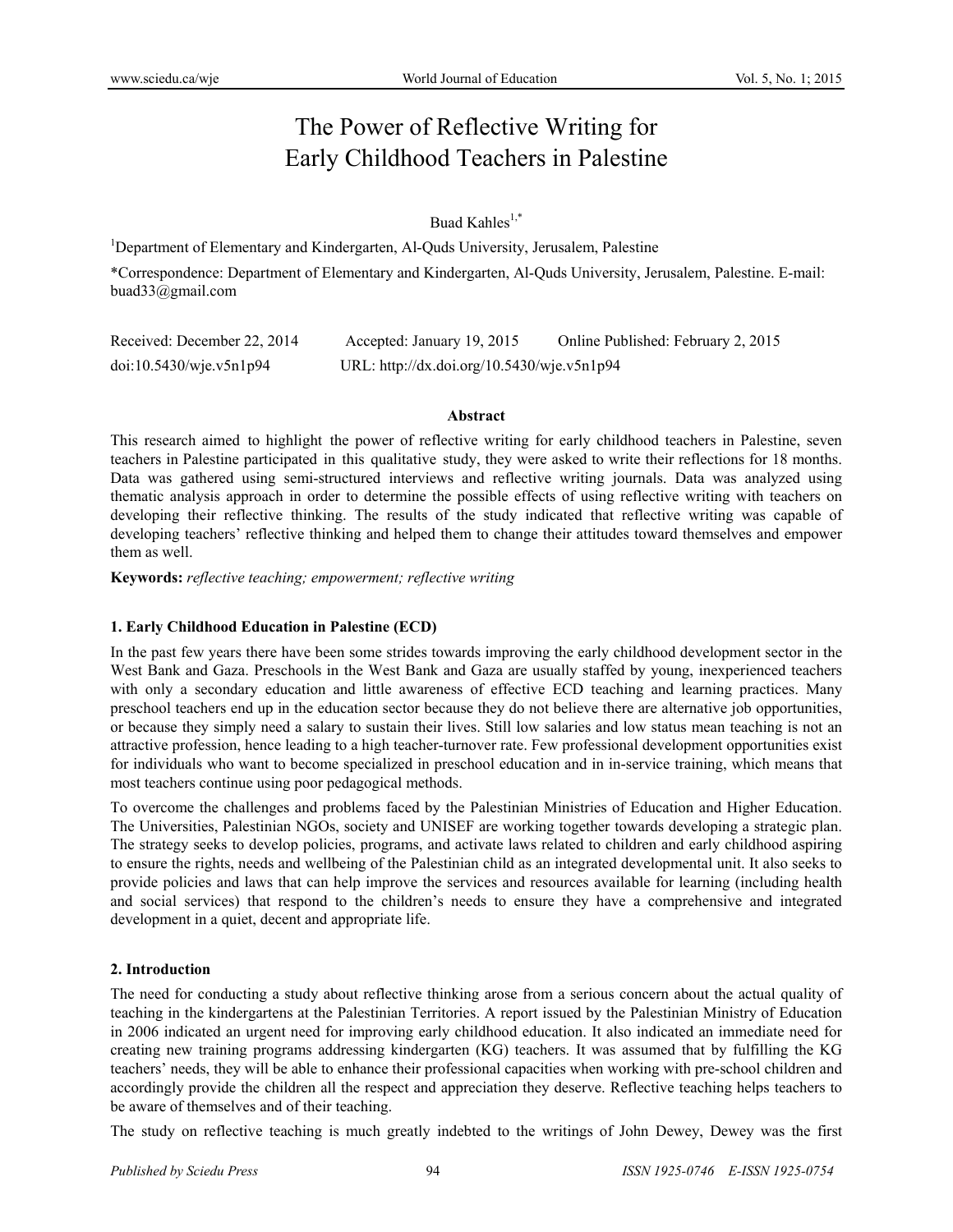researcher to point out the significance of reflection and its importance in research. In his seminal work "*How We Think?"* Dewey 1930 established the basics on reflection, and set the ground on reflective thinking, According to him, reflective teaching helps teachers develop their sense of professional responsibility. The characteristics of reflective thinking as an approach was based on Dewey's methodology in investigating the facts that lead to finding solutions to problems occupying much of the teachers' time and thinking. He investigated the reasons behind the failure or success of lessons. Such approach primarily depends on determining a particular cognitive theory that the teacher adopts with regard to children's capacities to learn. In order to do so the teachers involved must have to consciously engage in reflection as it allows them to analyze their theoretical knowledge and intellectual perspectives about the learning of children? (Dewey, 1930)

Dewey helped open new horizons for researchers to examine the different aspects of reflective thinking. Educators, such as Jerome and Algarra (2005) have reiterated the need for teachers to use reflection in their work. Reflective thinking motivates teachers to review their practices. It is from this standpoint that one can be certain that reflective thinking enables the teacher to have a better perception of himself/herself and of the roles that (s)he might be called upon to assume. Reflective teaching involves a closer look at one's self, a deeper thinking and contemplation that hopefully will culminate in a change in his/her practices.

However, certain questions about the practicality of reflection surfaced. Such questions include the following: First: Is reflection possible to practice? How difficult or easy is it to do reflection? Is there enough time for it to be implemented on the job? Is it necessary for teachers? What impact does reflection have on teaching? What types of discussions are needed to evoke reflection?

Reflection is a meaning-making process that takes the learner from one experience to the next, but with a deeper understanding of its relationships and connections to other experiences and ideas. It is the thread that makes continuity of learning possible, and ensures the progress of individuals and ultimately the society.

Rodrgers (2002) believes that teachers should be capable of thinking systematically about their practices. This usually requires a lot of courage to criticize their own practices, and to listen to the advice of their fellow teachers or supervisors. It also requires making use of the findings of the latest research in reflective thinking.

In order to overcome some of the problems that a teacher might experience during reflection, and to help her/ him in recording her/ his reflections, it is important to look for someone who can guide the teacher in her/ his work and show her/ him how to reflect about her/ his thoughts and practices and to critique them frankly and objectively without feeling pressured or threatened. Several workshops are therefore needed to train teachers in reflective thinking. These workshops must be conducted in a setting of security and tolerance, allowing the participating teachers to express their individual fears, feelings, preferences, interests and attitudes freely. Participants should also be given the time to record their thoughts in a reflective journal or diary (Reed, 2002).

However reflection is a systematic, rigorous, disciplined way of thinking, with linked to roots to scientific inquiry. Reflection needs to happen in the community, in interacting with others. Reflection requires attitudes that value the personal and intellectual growth of a person and others.

Reflective teaching means looking at what you do in the classroom, think about why you do it, and if it works - a process of self-observation and self-evaluation, and by collecting information about what goes on in classrooms, then analyzing and evaluating the collected information. By that we identify and explore our own practices and its underlying beliefs. Then, this may then lead to create change and improvement in our teaching practices.

Lee (2005) advocated the effectiveness of early childhood programs growth using reflective thinking. However, other researchers indicated that teacher education programs are not preparing teachers adequately to educate future generations of students. As a reaction to this, reflective teacher education has been investigated as an alternative approach to initial teacher preparation and professional development.

The central goals of reflective teacher education are to develop teachers' reasoning about why they employ certain instructional strategies and how they can improve their instruction to achieve positive effect on students. Therefore, it is recommended that pre-service teachers engage in reflective activities not only to better learn new ideas, but also to sustain professional growth after completing the program. (Lee, 2005).

Reflection is a conscious, active process of focused and structured thinking which is distinct from free floating thoughts, as in general thinking or day-dreaming. How our thoughts are generated is still an important research question in cognitive science. During reflection the relevant thoughts may be generated *per se* by the reflective process or reflection may be a process of selecting relevant thoughts that are spontaneously generated (Gelter, 2003).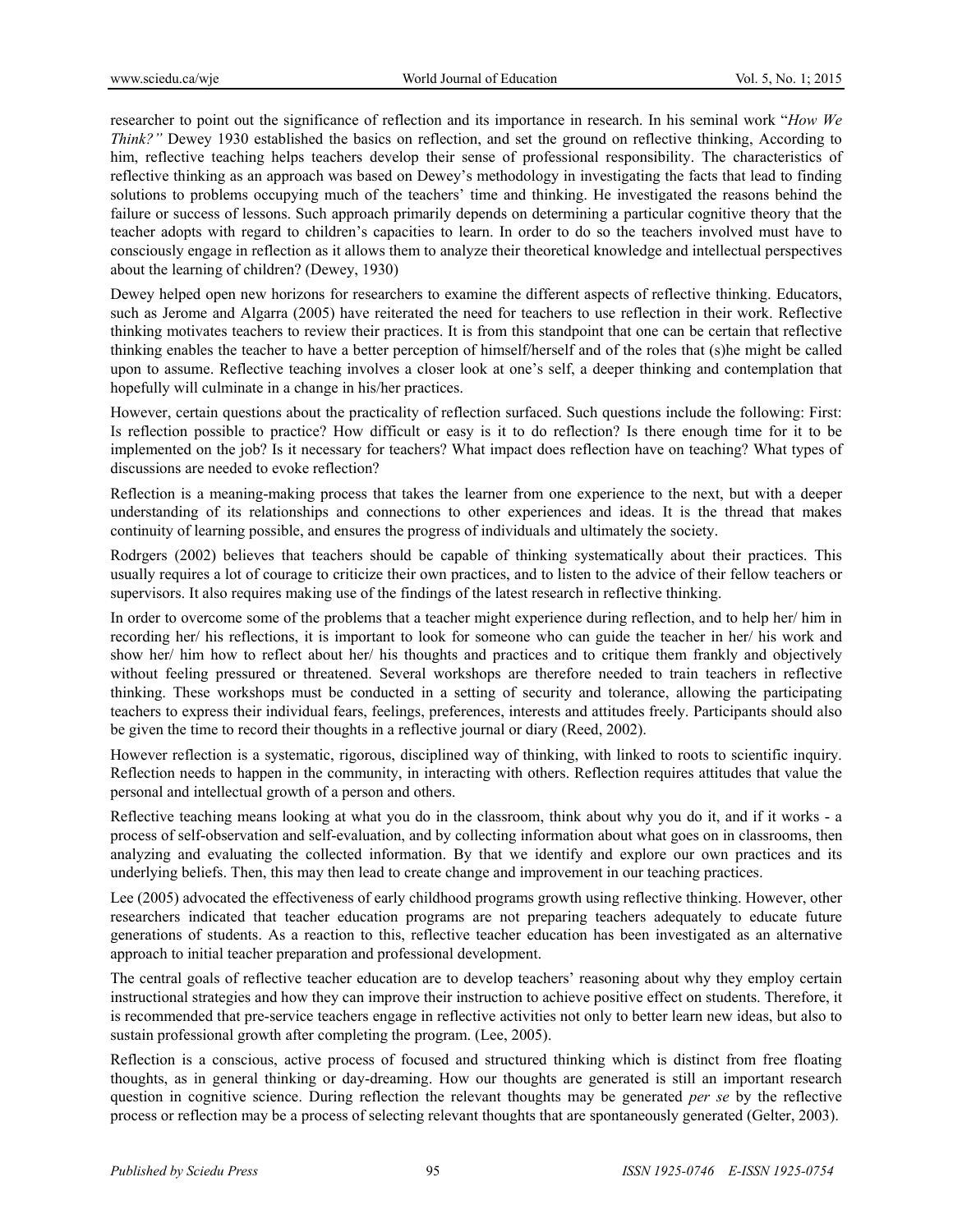Reflective thinking helps teachers review their thoughts and believes in a "platform" where ideas, attitudes, perspectives, and perception are revealed. In these platforms, teachers confront their thoughts and believes that usually affect their instructional and classroom practices. Through these dialogic platforms and through reflective journals or diaries, teachers' voices are heard and reviewed to the extent that leads to their professional development. Traditionally teachers' voices were low and not heard but in these days we need to dialogue teachers in a way that helps them express their feelings, believes and attitudes in order to sow the seeds of trust. (Khales, 2010).

Through teachers' empowerment, teachers feel more responsible, and having more control and meaning on their practices. This helps in motivating teachers and leads them to be independen as they carry the responsibility of their own development. (Khales,2010).

The role of reflection and inquiry — ideas largely coming from "Western" educational research and thinking show tremendous potential as a foundational vehicle for educational change. Palestinian teacher educators, student teachers, and head teachers will now have to move forward to create their own, homegrown versions of the particular forms and functions of inquiry and reflection that make sense and benefit their particular contexts ( Khales & Meier , 2013).

Reflection and reflective writing are not new terms in the field of teacher education. Reflective practices on teaching were used as a strategy on development for many years, and have been described in different ways. Writing is a technique used in teacher education programs to encourage PSTs make connections between what they learnt on campus-based courses and their practical experiences, thus enhancing their reflective abilities (Yost et al, 2000).

A learning journal is 'essentially a vehicle for reflection and is 'an accumulation of material that is mainly based on the writer's processes of reflection. Given the many benefits of learning journals, it is not surprising that they have been employed in a diverse array of disciplines to promote students' capacity for reflection, critical thinking and, ultimately, their broader learning (Bell et al, 2011).

(Yessilbursa, 2011) contributes to the knowledge base on reflective writing of non-native pre-service English Language teachers and emphasizes the importance of tapping into their reflections early on in pre-service teacher education.

Teachers face some challenges in writing their diaries as they have to be vulnerable to their own practices and this might cause a threat especially to novice teachers. These reflective writing help teachers critically criticize themselves to help them better understand themselves. And, whether diaries are written on a daily or weekly basis, they provide teachers with opportunities to inquire their thoughts, to break the restrictions imposed on them by the daily chore, thus their reflective journals or diaries help them improve their practices, their thoughts and their feelings (khales, 2010).

# **3. Research Problem**

Early childhood teachers in Palestine teach children without practicing reflection and self evaluation of their work, because of their overloaded working environments and overcrowded classrooms. The learning environments in kindergartens don't encourage teachers to reflect and write reflective journals. Teachers need to change their beliefs towards reflection and reflective writing because they don't like to show their weakness through written reflections; they like to blame other elements in the education process for their weaknesses. Aditionally, teachers are not requested to write reflections because of the lack of support, encouragement and appreciation of leaders or supervisors. Upon what was stated earlier reflective writing and reflection are important methods used to encourage teachers understand themselves, their roles and to overcome the challenges and difficulties they might face with no threat or fear, and with a sense of confidence and satisfaction.

# **4. The Purpose of the Study**

This study sought to investigate the power of reflective writing for early childhood teachers in Palestine, and to help teachers become aware of their thinking, reflect analytically and critically on their work in order to improve children's learning by providing teachers with the oopportunity to revise their practices through reflective writing and reflective dialogue.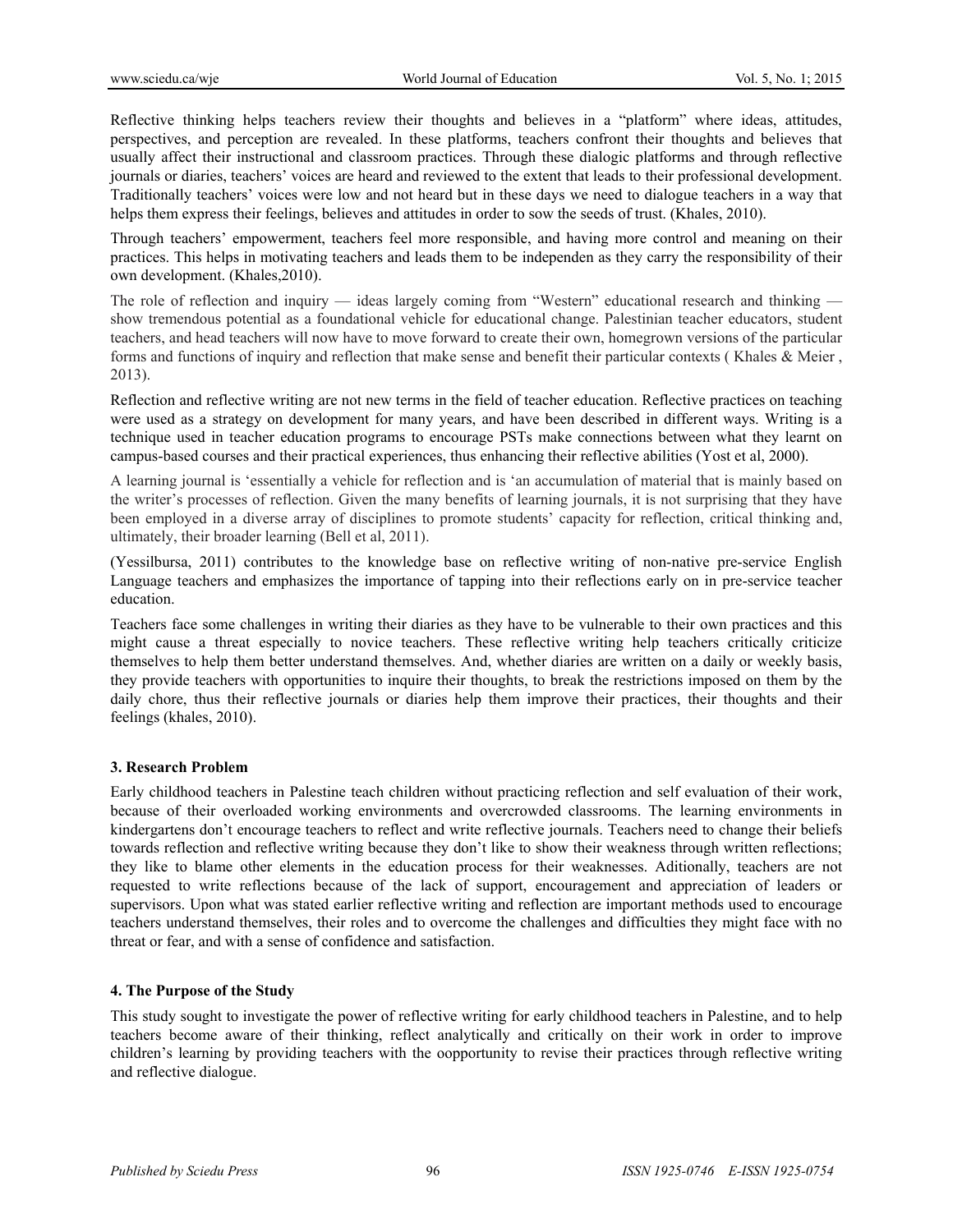#### **5. Research Questions**

- A. How reflective writing develops early childhood teachers' reflective thinking?
- B. What are the teachers' experiences in reflective writing?
- C. What is the power of reflective writing?
- D. What is the teacher's perspective toward reflective writing?

# **6. Research Methodology**

To achieve the aim of the study qualitative research was employed using casestudy based results. Case study refers to a systematic and methodological way of collecting data about a specific case, it can be a person, institution, class, group, etc. Data is collected in natural situations. The opinions of the participants are usually gathered and taken into consideration. Accordingly, seven teachers in one of the kindergartens in Jerusalem participated in this study, were interviewed and their reflective journals were analyzed.

# *6.1 Kindergartens Setting*

This study was conducted in two kindergartens in Jerusalem. I chose eight teachers in two kindergartens who agreed to participate willingly in the study. The kindergartens enroll children aged 3-5 years, the number of children in each classroom is around thirty (30) children, each kindergarten has five classes. The kindergartens' environments are designed to keep track of active learning and a holistic integrative learning system, the kindergarten include classrooms with activity centers and playgrounds. The children learn languages, science, math, art, drama, music and religion. The teachers got trainings in teaching methods, active learning, and drama. Teachers did not take any training on reflective thinking, therefore the teachers explained that they do not know what reflection means, and that they were never asked to write reflections.

#### *6.2 Participants*

Seven teachers from one of the kindergartens in Jerusalem participated in this study. Those teachers teach 4-5 year old children. Their teaching experiences range from 8 to 14 years. All seven teachers hold a bachelor's degree in Early Childhood Education (ECE).

| Teacher's Name | Years of Teaching | Certification            | Children's age and |
|----------------|-------------------|--------------------------|--------------------|
|                | Experience        |                          | Class size         |
| A              | 14 years          | B. A. in Early Childhood | 4 years            |
|                |                   | Education                | 30 children        |
| B              | 8 years           | B. A. in Early Childhood | 5 years            |
|                |                   | Education                | 32 children        |
| C              | 14 years          | B. A. in Early Childhood | 5 years            |
|                |                   | Education                | 33 children        |
| D              | 8                 | B. A. in Early Childhood | 5 years            |
|                |                   | Education                | 28 children        |
| Е              | 10                | B. A. in Early Childhood | 5 Years            |
|                |                   | Education                | 30 Children        |
| F              | 9                 | B. A. in Early Childhood | 5 Years            |
|                |                   | Education                | 28 children        |
| G              | 9                 | B. A. in Early Childhood | 4 years            |
|                |                   | Education                | 30 children        |

# **Table 1.** Informational Data about the Seven Teachers Who Participated in the Study

# **7. Results**

This research aimed to investigate the power of reflective writing for early childhood teachers in Palestine to help the teachers become more aware of their thinking, reflect analytically and critically on their work and support them to improve their teaching instruction by giving them to opportunity to revise their practices through reflective writing and reflective dialogue. In order to answer the research questions, data was collected using different sources. This section will discuss the results of the investigation; analyze meanings of answers received in the research using the following themes: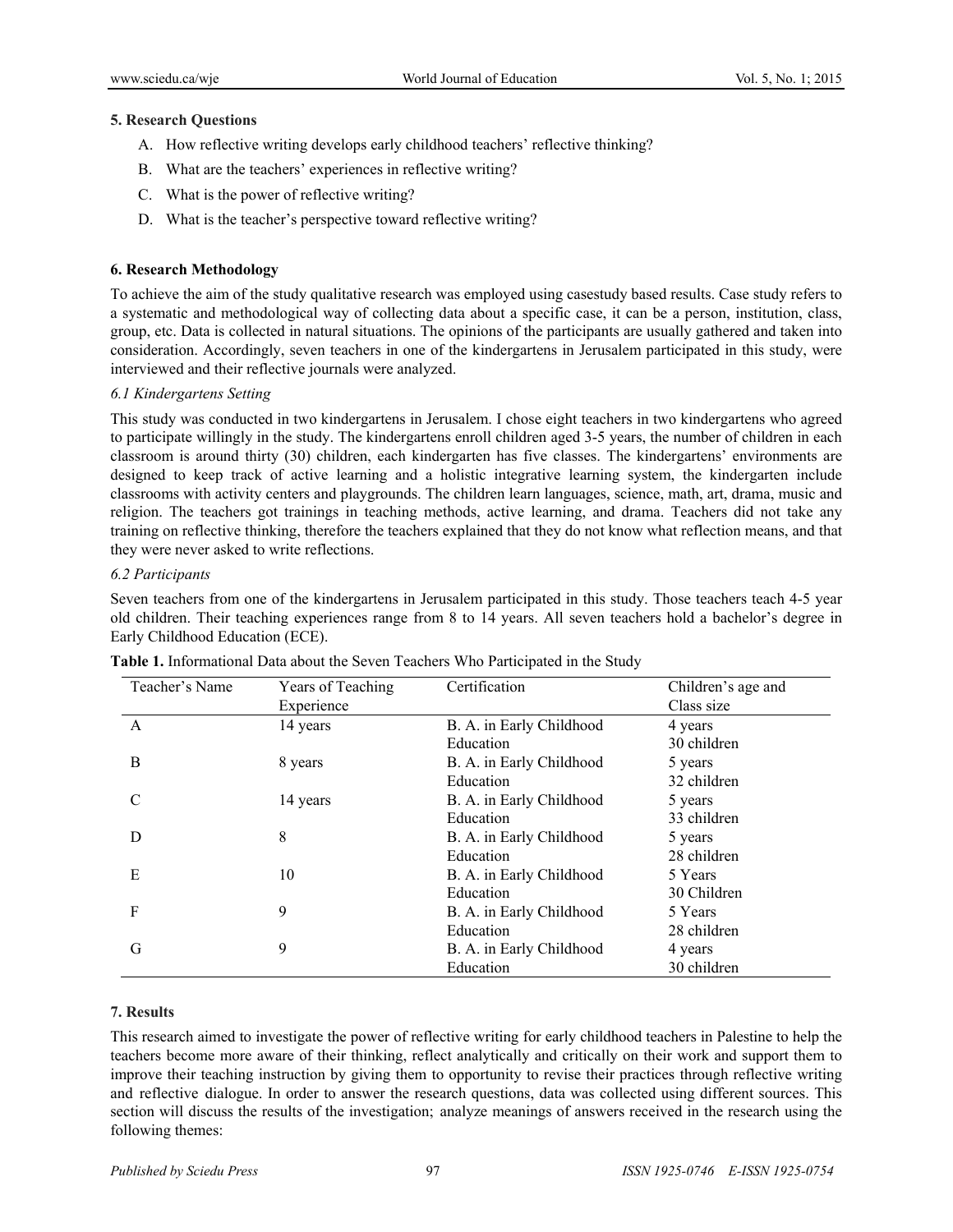#### *7.1 Developing Reflective Thinking via Reflective Writing*

Teacher/participant (1) in this study expressed meanings brilliantly in her reflective journal and in one of the discussion groups conducted about reflective thinking by saying:

*"From this experience I learned to reflect and "judge myself", not only when I do something wrong, but in all situations. I would then ask myself why did I behave like that, and how was I supposed to behave, hence improve my behavior. I learned to reflect on every move I make, my interaction with others , even my appearance and looks while interviewed—not only with the children, but also with older people like my colleagues at work or my family at home. I also started noticing every move I make- how I touch my children, patt them or even look at them. Perhaps I wasn't paying attention that I was mostly nervous, but the way I look at the children would tell them that I was in fact nervous. Therefore I started to pay more attention to myself. I also started to pay more attention to the tone of my voice. Sometimes I would forget myself and raise my voice again. (Reflective Journals)* 

Reflection opened up new horizons for teacher (1) by which she discovered her competencies and creativity. Reflection, for instance, led her to look for new ways of dealing with children, and for new ways to help her when teaching children.

The analysis of teacher (2) reflective writing and interviews showed that the experience helped her undergo great changes. The teacher reflective writing motivated her to think deeply and regularly rather than occasionally when faced with difficulties regarding her children. Reflection for her became a necessity; she described her behavior by saying: "I couldn't live" without it. The reflective writing also made her look for real meanings in reflection, which she had not heard of before taking the training program. Through reflection she was able to identify her weaknesses and strengths and to change her style of thinking even with regard to her own children at home. She used to think that the best mother is one who controls her children and makes them do whatever she would ask them to do.

Teacher (3) showed beyond doubt that reflective thinking increased her self-confidence. Previously, she had never appreciated her talents and capabilities, and was mostly afraid to express herself in public or to talk and express herself in front of other people. Later she discovered that she had an excellent talent for leading discussion groups; this boosted her self-confidence, and helped her develop herself and her confidence more and more.

*I started to engage in reflection a lot and began to understand the real meaning of reflection. I had once heard of this term but didn't know what it means. I used to think things over only when I had a problem with the children and only then would judge myself and why I had behaved with them that way. (Reflection Journal)* 

*Reflection made me understand myself more, and understand what I want. For this reason I stopped quarreling with my husband and my kids at home. My nervousness (irritability) with them had decreased immensely; I used to control them, but now I started to realize they were poor fellows. (Discussion Group)* 

*Reflection was a very good chance for me to change because it increased myself-confidence. I used to escape from facing people in big discussions, even when I knew that I had a lot to say which others could benefit from, but I used to be afraid to say these things because I wasn't confident in myself. Now I have proven to myself practically that I have confidence. In the summer vacation I talked to mothers in the summer camp about how they can deal with spare time. It was a very good experience for me. (Interview)* 

Teacher (4) rushed towards reflection and was convinced that reflection represented a great challenge to her and it moved her deeply. It made her see things she had never noticed before, most noticeably, the significance of engaging in reflection in her own work and in reviewing her own self. More importantly, the training program broke the ice between her and the others and so she started to communicate with them with clear ease, particularly with her own daughters. Before, she had great difficulty dealing with her daughters as they were at that stage in life when they needed her full understanding and attention. Her ability to engage in reflective thinking guided her to dialogue with them, with herself and with others. Training in reflective thinking motivated teacher (3) to shift her lifestyle.

*Generally speaking, I started reflecting about everything I do and judge myself about my actions throughout the whole day. The training program taught me to stop and think with myself. Now after every action I do, I think it over and decide whether it was appropriate or not. In this respect, there were so many questions going inside my head and I tried to change as much as I could. In fact I started thinking about changing so many things for the upcoming year. (Interview)*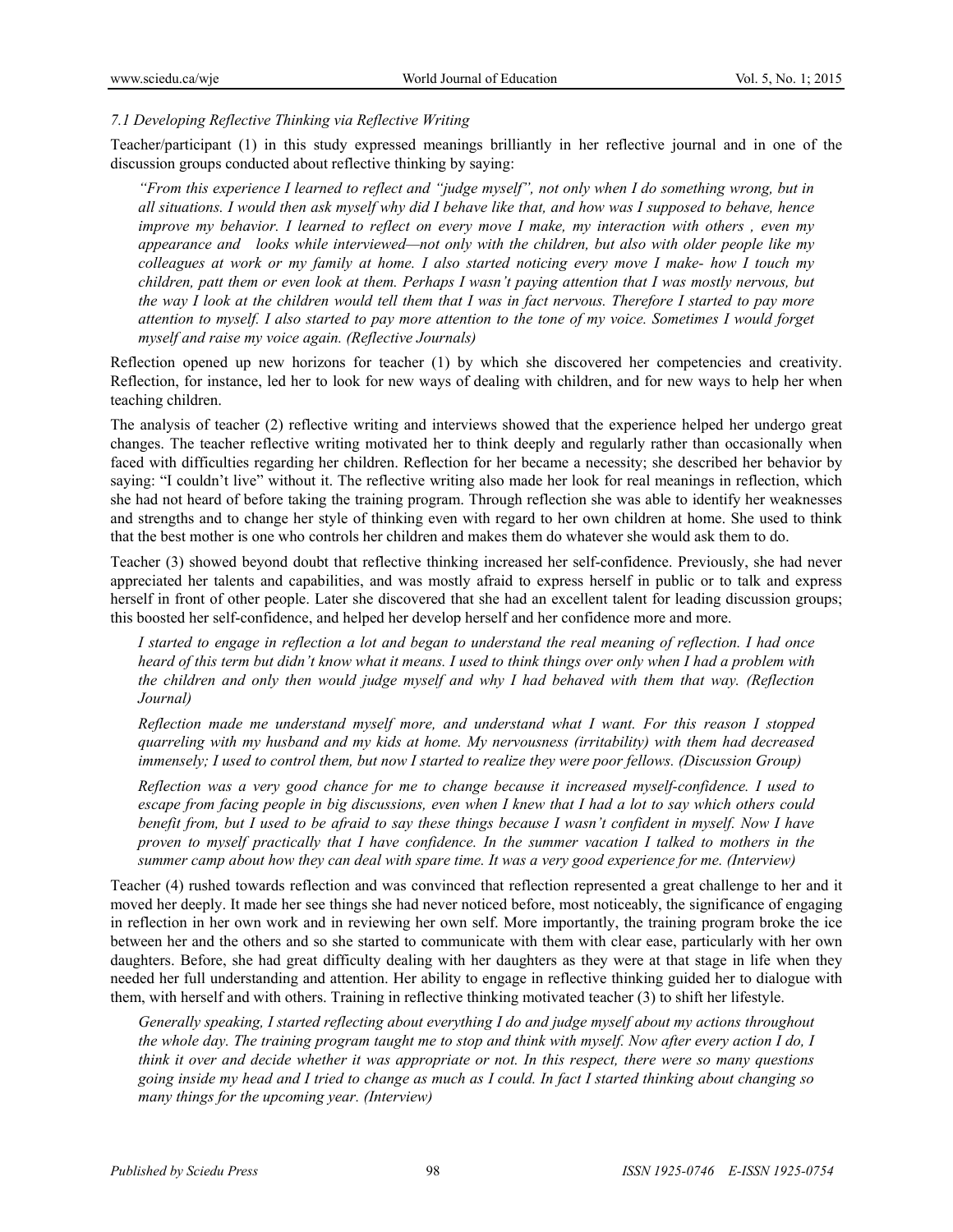Reflection helped teacher (5) develop her personality, which showed most remarkably in recognizing her potential abilities and in understanding her future role in light of her new perspectives toward children's learning which arises from the notion that the learning process is one of interaction between the teacher and her children as well as among the children themselves.

*I'm trying to find my own capabilities, I'm gathering information about the previous years, and I'm trying to change for next year (God willing!) by becoming more vigorous and entrusted. (Interview)* 

Reflective writing increased teacher (5) sense of responsibility towards her work and her children. Reflective thinking opened wide horizons for her to review her work. She now considers reflection as a conscience raiser and a motivator to monitor herself.

Teacher (6) with her great appreciation of the training program, its significance and of her own enthusiasm to reflective thinking made her recommend that everybody should be attend the reflective thinking training, including KG headmasters and headmistresses.

*I wish a workshop could be held for teachers of other KGs. I also wish if such a program would be offered to schools and KG headmasters and headmistresses. (Discussion Group)*

It was not easy for teacher (7) the seventh teacher participating in the training program, to become accustomed to reflection or to talk about reflection as she had never heard of this concept before. After the writing reflections and discussions conducted on reflection it became indispensable for her. The experience pushed her to reflect about every situation she went through, negative or positive.

*I had never heard of the term "reflection" before, but after I was introduced to it, I discovered that a teacher has to reflect a lot, not only when she faces a problem but at all times. Perhaps she needs to reflect more about the positive situations which she experiences as much as the negative. (Reflection Journal)* 

In this context, teacher (7) views reflection as a gate which allows a person to get into his/her inner self. She regrets past times when she did not run over her actions with the children, especially those times when the teacher really needed to reflect to be able to solve problems that she encounters at her work environment.

*Oh God! How important reflection is, especially since we don't know why certain things are happening to us. I feel regretful when I do something with the children and then I think it over and wish I had thought of it differently and better, especially when I promise a child to do something, then not to do it. (Interview)* 

In addition, the reflective writing helped her become more engaged in reflective teaching and to use inner dialogue with herself to overcome certain psychological problems she had been suffering from. This teacher was a clear example that showed how reflective writing could treat a person psychologically by bringing out psychosocial aspects which are hidden inside her and which she was afraid to face or talk about with anyone else due to her wrong beliefs that this could harm her. Therefore, she suggested that everybody should be trained on reflective teaching as it would eliminate the need to see a psychological consultant.

*Reflective thinking is a special thing. The training program made me bring out things from my inner self which I had always feared to bring out, and that was a great psychological relief.* 

# *7.2 The Power of Reflective Writing and Teachers' Experiences*

Keeping a reflective diary was not an easy task for teachers. Each teacher talked about the difficulties she had faced while recording her diaries, and the apprehensions she had when they were asked to keep a reflective diaries. Recording one's reflections constituted a proof of the teacher's experiences, their points of views and feelings. After all, the diaries were written by the teachers themselves about themselves and that represented a self-disclosure. An additional difficulty that surfaced was the fact that keeping a diary required certain writing skills and some competencies in expressive writing.

Teacher (1) described her experience with writing a daily or a weekly journal as a very difficult task. At first, it was not easy for her to write about herself honestly and to disclose everything about herself. Yet she was soon able to overcome her difficulty and started to write about her feelings and thoughts strongly and comfortably. She discovered later that expressing her feelings and thoughts in a reflective diary helped her monitor herself in a much better way.

*I had never written about myself and my feelings, and when I wrote for the first time I had difficulties in writing. Now, thanks to God I can write my reflections and judge myself better.*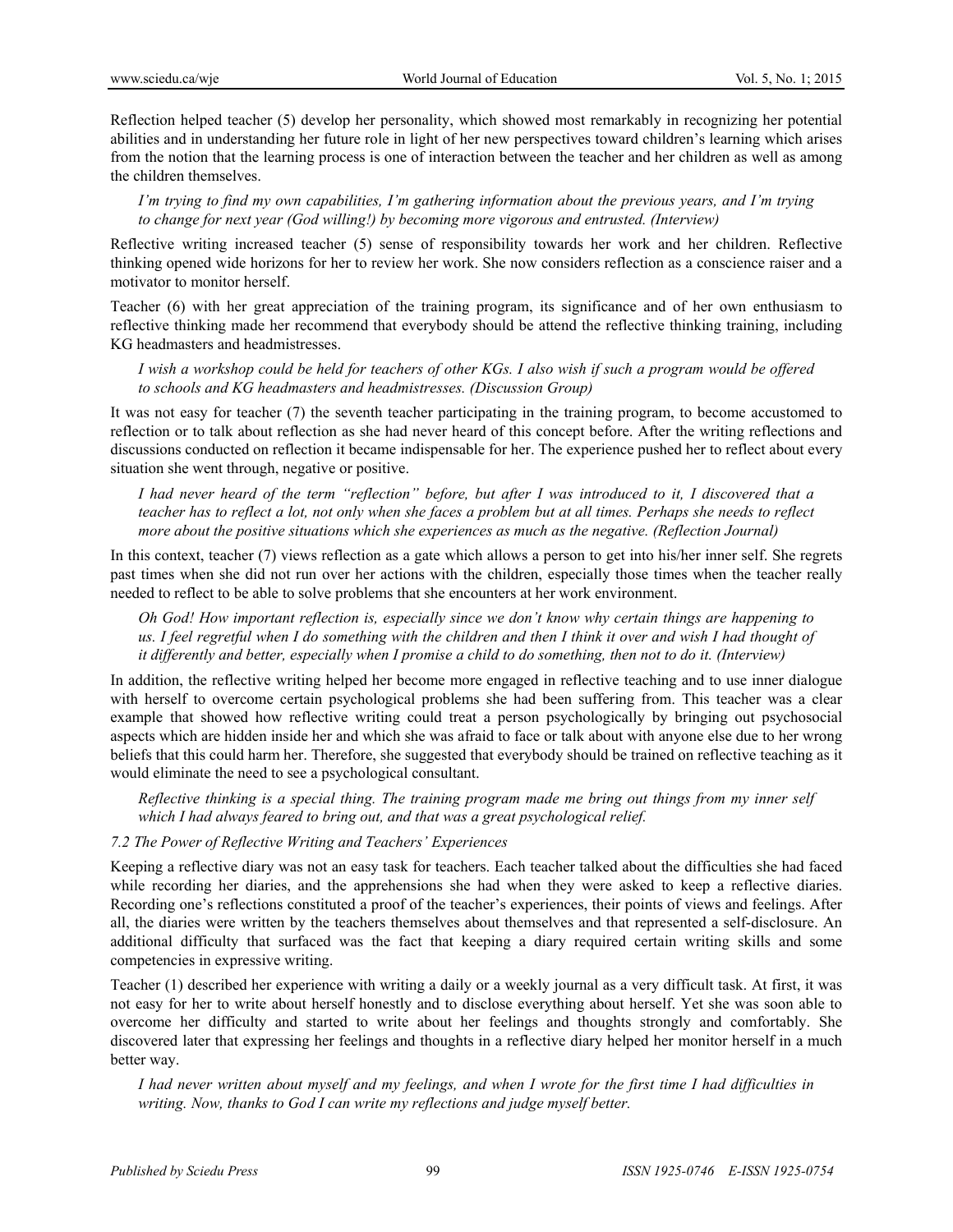Teacher (2) showed how the training program helped her write her reflections, which at first had been difficult to do so. Writing her reflections increased her ability to express her feelings, which in turn reflected positively on her family's life with her kids and husband.

*I admit that the most important thing I got out of writing a reflective diary was that things started to become better at home with the own kids. I started to talk about my feelings with my kids - something I had never done before. Now I also started to ask them to talk about their feelings and this made me feel comfortable. When we were brought up, there was no room for us to express our feelings, but now I feel the opposite.* 

Teacher 3 admits that writing her reflections was a very difficult task at first, and it took her a long time to select the appropriate phrases to express what was going inside her mind: thoughts, worries, anxieties and concerns. Thanks to her persistence and repeated attempts to write, she was able to select the most appropriate phrases to express her feelings and thoughts and aspirations as well.

*When I began to write my reflections, a lot of thoughts started to come out, but I couldn't write. Writing was difficult for me. The first time we were asked to write our reflections, I was very upset and hesitant for a moment. It was not clear to me what to write, and then I tried and luckily was able to write. Keeping my weekly journal in my class and the preparation notebook helped me to write. Still it is not easy; it is tiresome; but it makes me see where I am. (Reflective Journal)* 

Teacher (5) on the other hand, considers writing reflective journals one of the most difficult tasks as it requires a lot of effort in selecting phrases to express herself. Yet, she saw the advantage of writing reflections in helping the teacher to better understand herself and to do so more deeply.

*The most difficult thing for a person is to write about himself/herself, especially for a KG teacher, who would not know what to write. Writing helps a lot.* 

Teacher (6) also encountered a lot of difficulties when writing reflective journals because she was afraid to reveal herself honestly and to disclose her convictions and thoughts. This apprehension made her raise several questions in an attempt to evade writing her reflections.

*Why reflection diary? What can I write? write about what? Let's not write. (Group Discussion)* 

Teachers 7 it was not long enough before she started writing her reflections, though she continued to talk about the difficulties of the task despite her admission on the importance of reflective writing for KG teachers.

*In the first reflections, I wondered about what to write and about what the researcher wanted from us. I faced the fear of writing. Then I began to see writing as positive feedback because there are things that do not come easily to my mind. Reflective writing is really difficult.* 

*7.3 Teachers Views on Reflective Writing* 

Reflective writing provides teachers with the opportunity to be aware of themselves, and develop a range of skills, either explicitly or implicitly. The following list is of what teachers said about the power of reflective writing.

**Table 2.** Teachers Views on Reflective Writing

| Item                                                                                                                                     | Number of | percent |
|------------------------------------------------------------------------------------------------------------------------------------------|-----------|---------|
|                                                                                                                                          | teachers  | age     |
| Reflective writing as a tool for professional development.                                                                               |           | 9%      |
| Reflective writing provides us with many chances to think critically.                                                                    |           | 6%      |
| Reflective writing leads conversations. We can learn a great deal about<br>others' perspectives, and alternative explanations of events. | 7         | 13%     |
| Reflective writing is like magic to teachers it helps them become open<br>minded and think deeply.                                       | 4         | 7%      |
| Reflective writing helps the leaders and decision-makers                                                                                 | 6         | $11\%$  |
| Reflective writing affects teachers' beliefs with regard to teaching.                                                                    |           | 13%     |
| Reflective writing encourages teachers to be researchers.                                                                                |           | 6%      |
| Reflective writing helps us to better understand our selves                                                                              | h         | 11%     |
| Reflective writing helps teachers understand the meaning of teaching.                                                                    |           | 13%     |
| Reflective writing helps teachers face problems                                                                                          | 6         | $11\%$  |
|                                                                                                                                          | 54        | 100%    |